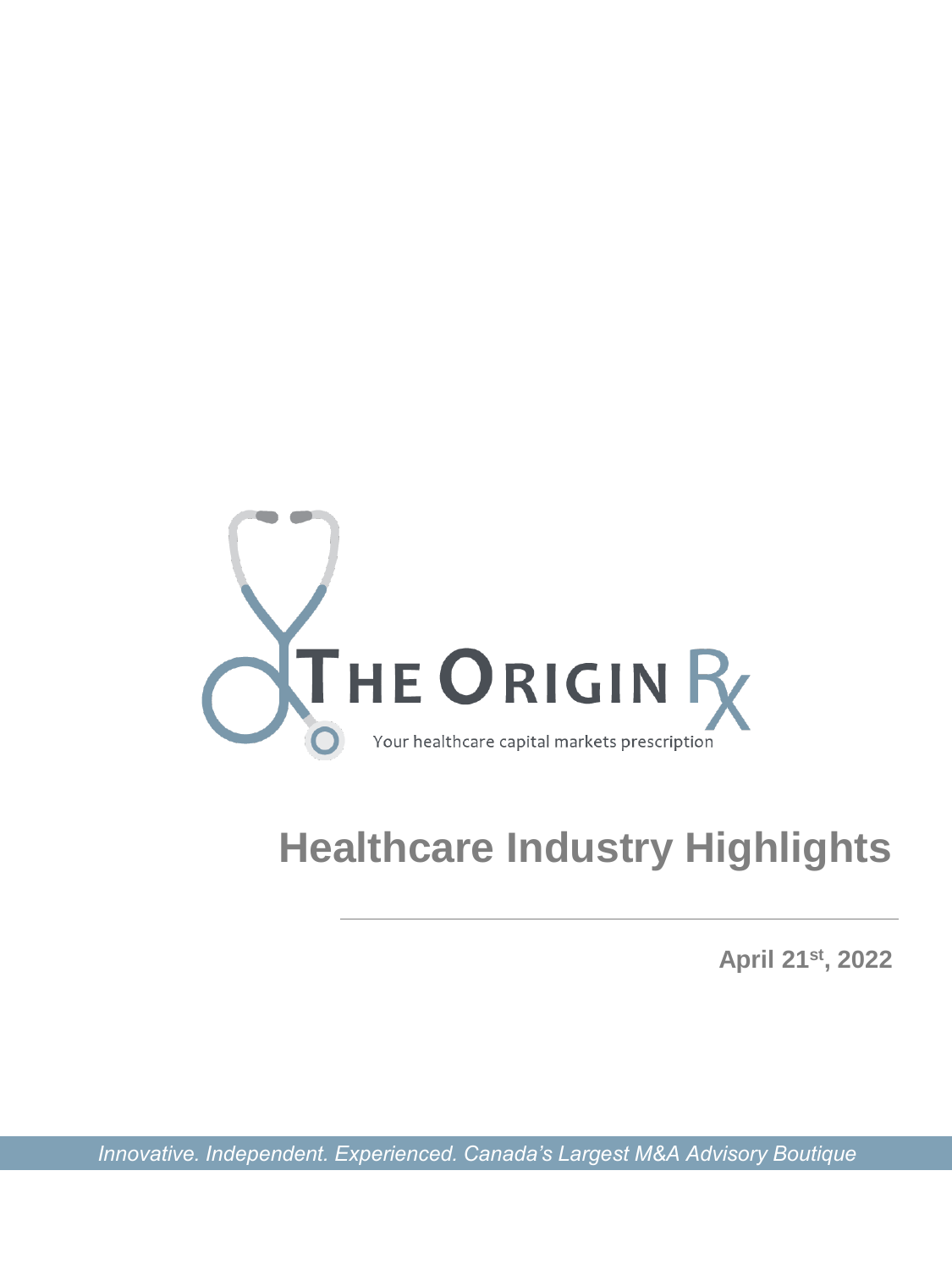

**CUMBERLAND INSIGHTS Budget 2022: The Healthcare Edition**







# **Cumberland Strategies**

**BLISS BAKER CHAIRMAN**

**CARYS BAKER SENIOR CONSULTANT**

By: Bliss Baker and Carys Baker, Cumberland Strategies

*Cumberland Strategies is a national public affairs and government relations firm headquartered in Toronto. Carys Baker is a Toronto-based consultant with a focus on the healthcare and long-term care sectors. Bliss Baker is the chairman and founder of Cumberland Strategies and has represented a range of large Canadian and multinational companies in the healthcare industry*

### **Cumberland Insights: Budget 2022: The Healthcare Edition**

On April 7<sup>th</sup>, 2022, Finance Minister Chrystia Freeland tabled her first budget since the Liberals were re-elected in the Fall of 2021. In his election platform, Prime Minister Trudeau promised to inject billions of dollars into Canada's healthcare system within the first few years of his new mandate. With this budget, we are starting to gain insight into where this healthcare funding will flow and what this government's priorities are.

It is important to note that in March 2022, Prime Minister Trudeau entered into a legislative agreement with the NDP, called the Supply and Confidence Agreement. With this agreement, the NDP have committed to keeping the Trudeau Liberals in power until 2024, as long as the Liberals deliver on several key NDP priorities, including healthcare commitments such as dental care and universal pharmacare. Budget 2022 signifies a strong shift away from spending on emergency healthcare measures necessitated by COVID-19, and towards more progressive forward-looking healthcare policies that they promised during their election campaign and that the NDP have demanded as a result of the Supply and Confidence Agreement.



**2**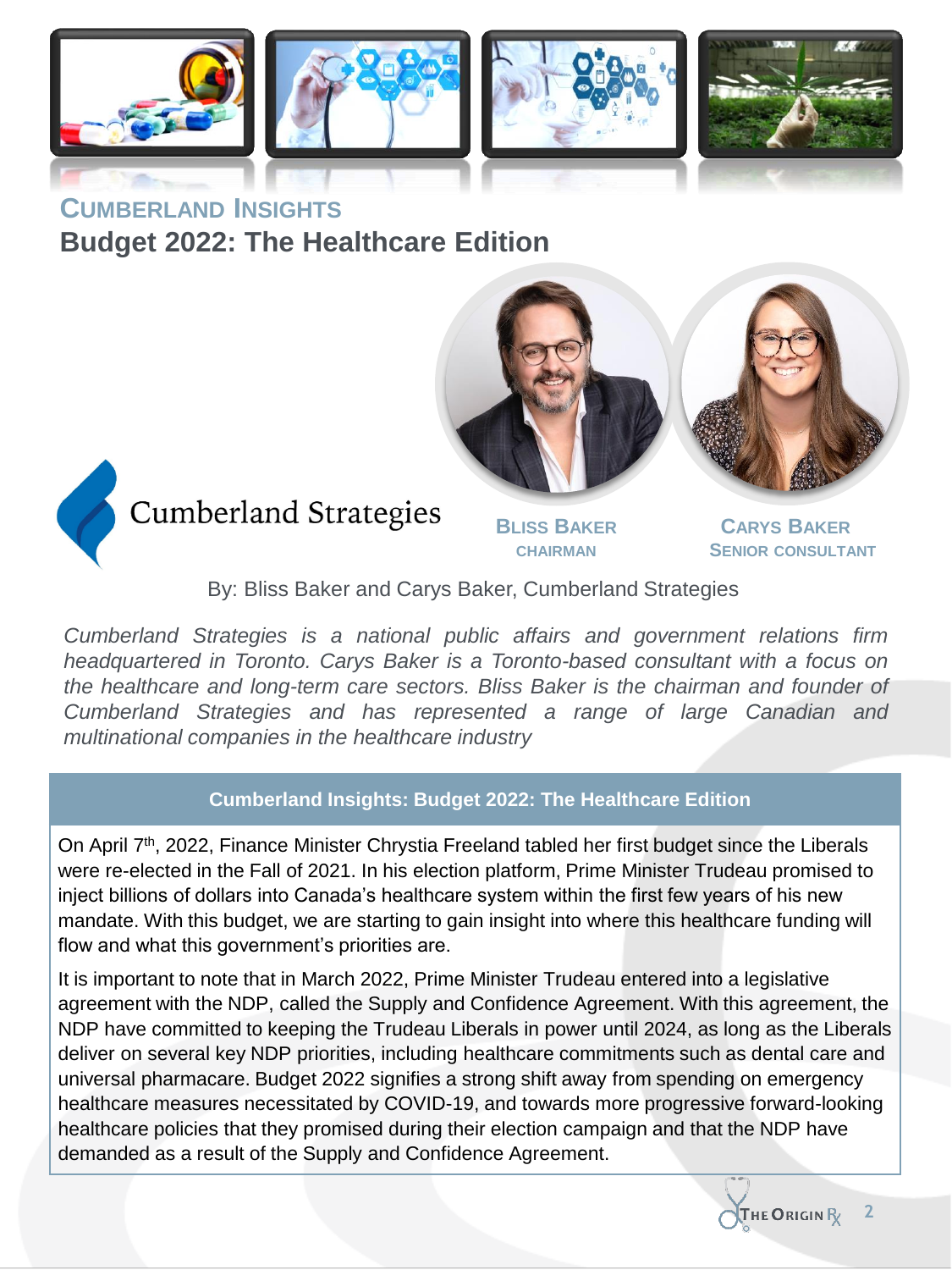

# **BLISS BAKER, CHAIRMAN, CUMBERLAND STRATEGIES**

### **Cumberland Insights: Budget 2022: The Healthcare Edition**

### **Bolstering the Healthcare System**

The COVID-19 pandemic has exposed several shortcomings in Canada's healthcare and longterm care sectors, and it has also added significant strain to those systems. We're facing Healthcare HR shortages across the country, a lack of access to primary care, and a long-term care sector that needs to be completely revamped. Budget 2022 has proposed several measures to bolster Canada's health care system, including investments in public health to better detect and respond to public health events and emergencies as well as maintaining a national emergency stockpile of PPE. On top of these emergency preparedness measures, healthcare highlights from Budget 2022 include:

### *Dental Care:*

Funding of \$5.3 billion over 5 years and \$1.7 billion ongoing, to Health Canada to provide dental care for all Canadians. The free dental care program will start with kids under 12 in 2022 and expand to kids under 18, seniors, and persons living with a disability in 2023. It will be implemented for all Canadian families with an income of less than \$90,000 annually by 2025.

### *Reducing the Backlogs of Surgeries and Procedures:*

Health Canada estimates that nearly 700,000 medical procedures were cancelled or delayed during the pandemic. The Federal government is providing provinces and territories with an additional \$2 billion (on top of the \$4 billion provided in 2020-21) to address medical backlogs.

### *A Commitment to National Pharmacare:*

While Budget 2022 does not include national pharmacare, it includes the promise of universal national pharmacare. The federal government will table the Canada Pharmacare Bill and work to have it passed by the end of 2023, and task the Canadian Drug Agency with developing a national formulary of essential medicines and a bulk purchasing plan. The reason for this commitment now is likely a compromise from the Supply and Confidence Agreement with the NDP.



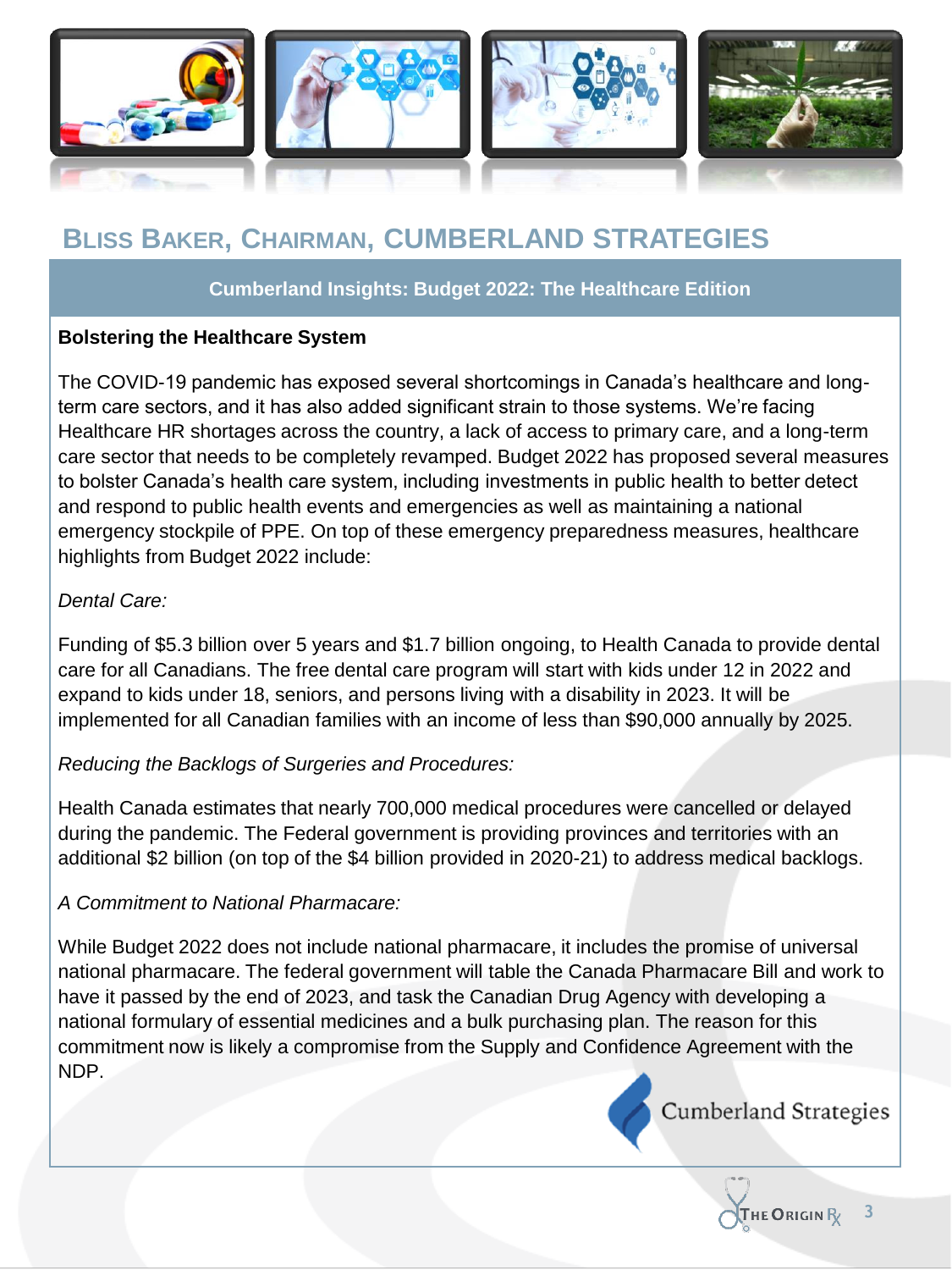

# **BLISS BAKER, CHAIRMAN, CUMBERLAND STRATEGIES**

### **Cumberland Insights: Budget 2022: The Healthcare Edition**

### **Key Omissions from Budget 2022**

While Budget 2022 promises to address many issues in Canada's public health sector, there are two key omissions from Budget 2022 in the healthcare space: support for mental health care and investments in long-term care.

Budget 2022 recognizes that the pandemic has had a significant impact on Canadians' mental health, but it does little to address the issue. The government is continuing to act on its previous commitment of a Canada Mental Health Transfer to support the expansion and delivery of high quality and accessible mental health services across Canada; however, no further details were provided.

Further, there is no support whatsoever for long-term care in Budget 2022. The long-term care sector was ravaged by the pandemic, and it became clear that investment in the sector was needed. While Budget 2022 does make mention of the up to \$4 billion through the 2020 Fall Economic Statement and Budget 2021 for the provinces to spend on long-term care, there is no additional funding provided in Budget 2022.

### **Our Takeaway…**

Budget 2022 has clearly signaled that the government is pivoting away from emergency COVID-19 spending and towards more progressive forward-looking healthcare policies and priorities. Given this shift, now is the time for the private sector to knock on the government's door, both with solutions to ongoing challenges the government faces, and with new ideas that can bring Canada's healthcare system into the future.

Many of the priorities in Budget 2022, including dental care and universal pharmacare, are bolstered by the government's coalition with the NDP. If the government actually follows through with dental care and national pharmacare, it will be the biggest change our healthcare system has seen in a generation.

**Cumberland Strategies** 

**HE ORIGIN** R

**4**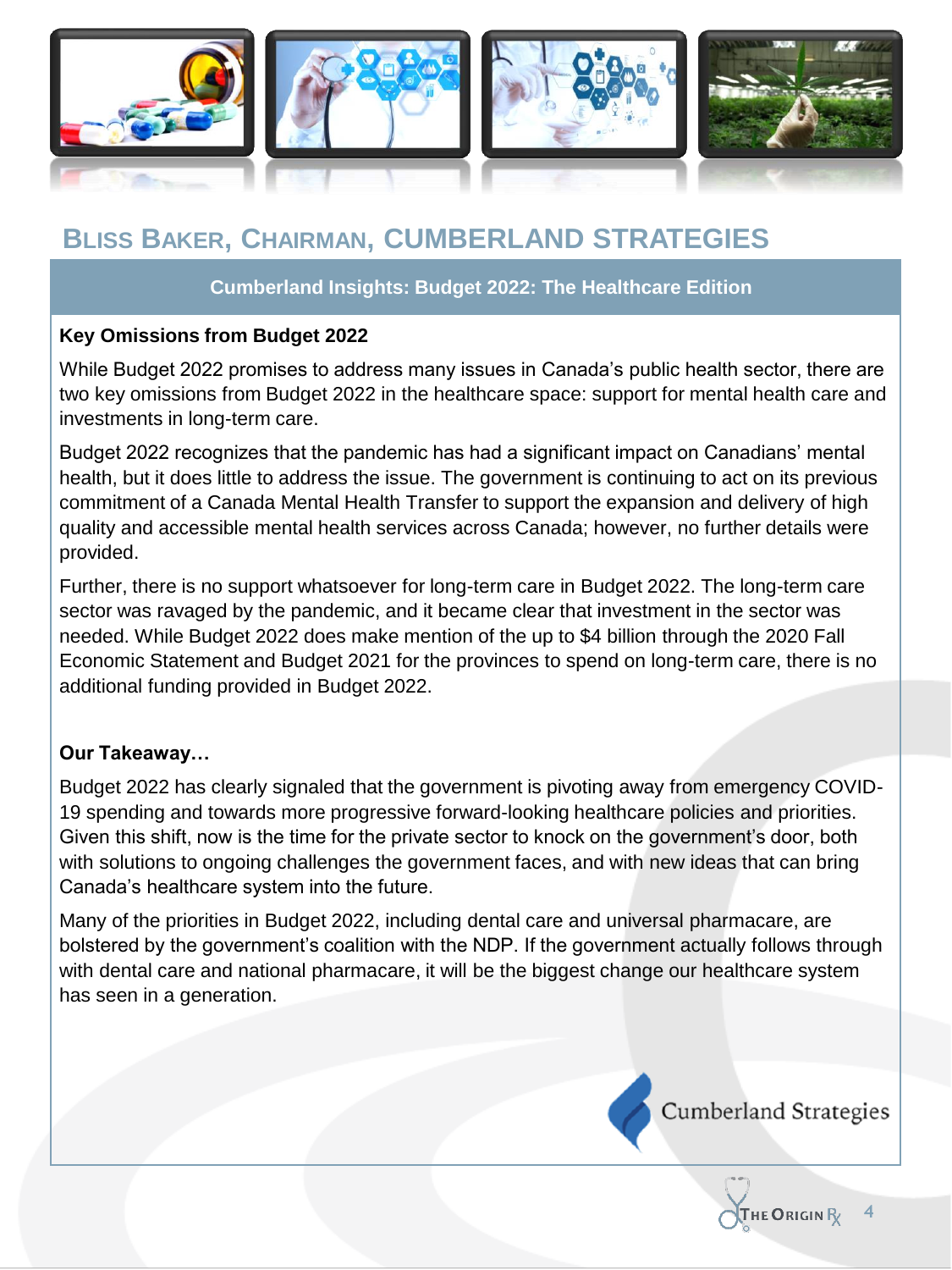

### **HEALTHCARE SERVICES**

#### **News Scan**

- On April 20<sup>th</sup>, a group led by private equity firm KKR & Co made a US\$14.8 billion bid for **Ramsay Health Care Ltd "("Ramsay")**, underlining buyout funds' appetite for healthcare assets. Ramsay operates hospitals and clinics across 10 countries in three continents, with a network of more than 530 locations. If successful, the takeover would rank as the largest private equity-backed buyout of an Australian company
- On April 12th , **Numinus Wellness Inc. ("Numinus")** announced that it will acquire **Novamind Inc. ("Novamind")** in an all-share transaction for total consideration of ~US\$26.2 million. The combined company will operate 13 wellness clinics, becoming the North American industry leader in psychedelic therapy and research. The deal will allow Numinus to launch a strong U.S. platform, combining Novamind's network of mental health clinics and research sites in the U.S. and Numinus' leadership in psychedelic-assisted psychotherapy in Canada
- On April 7<sup>th</sup>, Dialyze Direct ("Dialyze Direct"), the U.S.-based leading provider of home hemodialysis services in skilled nursing facilities (SNFs), announced that it acquired **Compass Home Dialysis**, a regional dialysis provider in Pennsylvania with on-site dialysis services in nine SNFs, as well as an outpatient dialysis clinic. The acquisition is part of Dialyze Direct's strategic growth plan and solidifies its position as the leading SNF dialysis provider in the U.S.
- On April 7<sup>th</sup>, Gryphon Investors, a mid-market focused private equity firm, announced the acquisition of **Vision Innovation Partners ("VIP")**, a Maryland-based provider of comprehensive eye-care services and treatments in the mid-Atlantic US. VIP has more than 140 practitioners operating out of 65 clinics and 11 surgery centers. Terms of the transaction were not disclosed
- **On April 4<sup>th</sup>, Tampa, Florida-based Probo Medical, LLC, a portfolio company of Avista Capital** Partners and leading global provider of medical imaging equipment, parts, repair and service, announced the completion of its acquisition of Oakville, Ontario-based **Canute Medical**. The acquisition supports Probo Medical's expansion in Canada

| <b>Key Indicators</b>     |                      |            |       |                               |                              |       |                            |  |  |
|---------------------------|----------------------|------------|-------|-------------------------------|------------------------------|-------|----------------------------|--|--|
| In \$CAD millions         | <b>Market</b><br>Cap | <b>TEV</b> | 2022E | <b>TEV / Revenue</b><br>2023E | <b>TEV / EBITDA</b><br>2022E | 2023E | Price % of<br>52-Week High |  |  |
| dentalcorp Holdings Ltd.  | 2.766.5              | 3,778.2    | 3.0x  | 2.5x                          | 15.6x                        | 12.7x | 82.1%                      |  |  |
| Neighbourly Pharmacy Inc. | 968.4                | 1.074.7    | 1.5x  | 1.2x                          | 11.9x                        | 8.8x  | 70.2%                      |  |  |
| CareRx Corporation        | 249.0                | 342.1      | 0.9x  | 0.8x                          | 8.2x                         | 6.9x  | 77.1%                      |  |  |
| Akumin Inc.               | 155.6                | 2.162.0    | 2.3x  | 2.2x                          | 10.8x                        | 9.7x  | 32.0%                      |  |  |
| Average                   |                      |            | 1.9x  | 1.7x                          | 11.6x                        | 9.5x  | 65.3%                      |  |  |

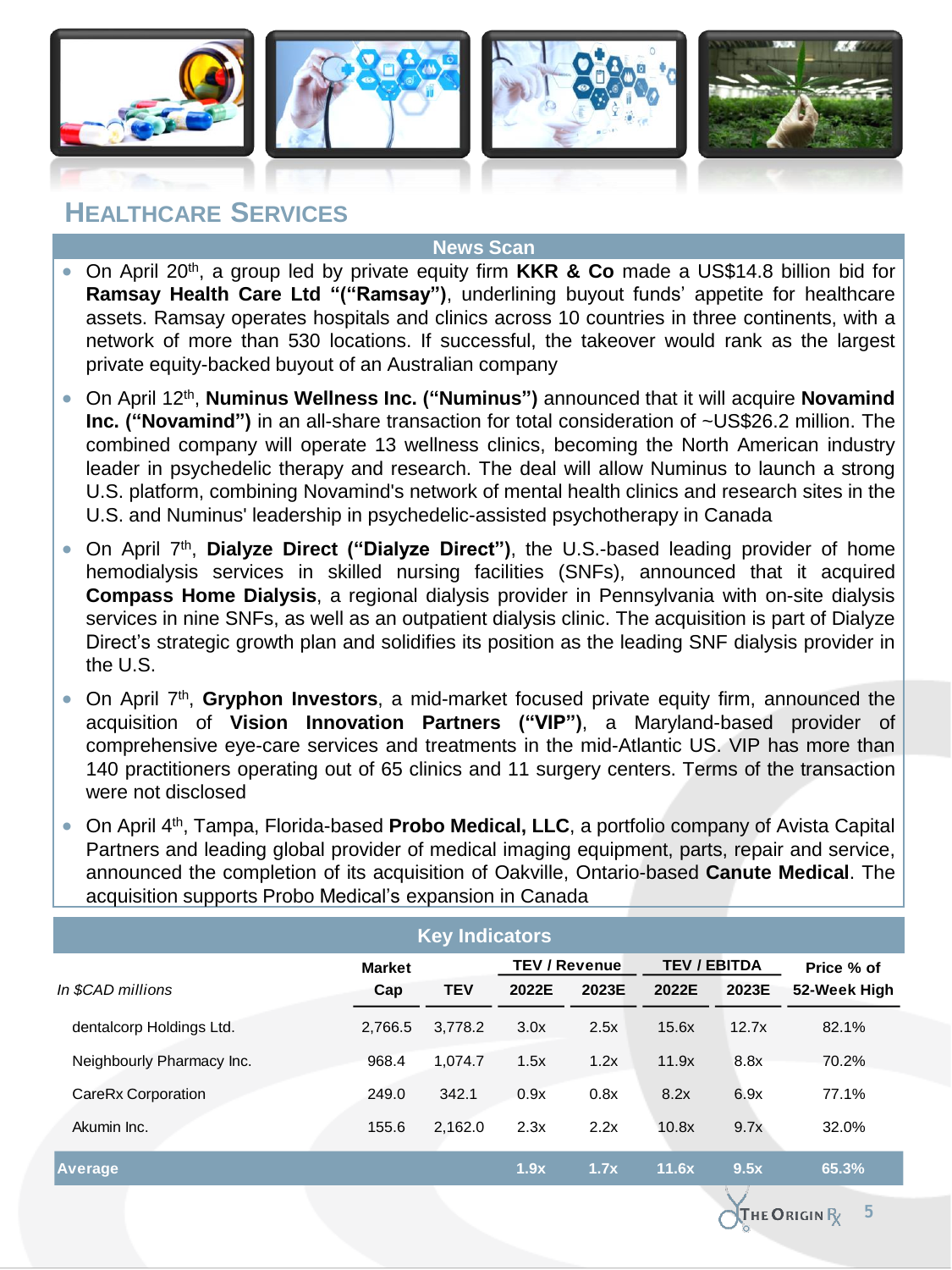

### **OMNICHANNEL HEALTHCARE & DIGITAL HEALTH**

**News Scan**

- **•** On April 14<sup>th</sup>, California-based GoodRx, a leading consumer-focused digital healthcare platform announced that it has completed its acquisition of **VitaCare** for US\$150 million in cash. VitaCare, a Florida-based pharmacy services platform, expands GoodRx's offering to pharmaceutical manufacturers while helping to improve patient access and adherence to affordable brand drugs
- On April 13th , **Dialogue Health Technologies Inc. ("Dialogue)"**, a leading Canadian virtual healthcare and wellness platform, announced that it will acquire U.K.-based **Tictrac Ltd** for up to \$65 million to introduce a wellness offering to its integrated health platform. The acquisition is Dialogue's largest to date and contributes directly to its growth objectives, allowing the company to gain exposure to attractive international markets
- On April 11th , **Pfizer Inc.** proposed a deal to acquire Australian **ResApp Health** for approximately US\$74.2 million in cash. ResApp uses machine learning algorithms to analyze recordings of a person's coughs and breathing sounds to determine the extent of a wide range of respiratory diseases. With an initial focus on COVID, the smartphone app could help to identify patients and prescribe antiviral treatments faster
- **•** On April 5<sup>th</sup>, Stone Point Capital announced that it will acquire and take private fitness company **Tivity Health** for US\$2 billion in cash. Tivity Health owns SilverSneakers, a fitness program offered in-person and virtually for people eligible for Medicare in the U.S. Tivity stockholders will receive US\$32.50 per share, a near 1% premium to its last closing price prior to the announcement
- **•** On April 4<sup>th</sup>, Recuro Health, a Texas-based digital health solutions company providing personalized benefits, acquired **WellVia**, a premier virtual health provider that remotely connects patients to board-certified physicians and behavioral health specialists. The acquisition significantly expands Recuro's digital health capabilities, allowing the company to provide a more robust suite of virtual primary care and behavioral health services

| <b>Key Indicators</b>             |               |            |       |                      |       |                     |              |  |  |
|-----------------------------------|---------------|------------|-------|----------------------|-------|---------------------|--------------|--|--|
|                                   | <b>Market</b> |            |       | <b>TEV / Revenue</b> |       | <b>TEV / EBITDA</b> | Price % of   |  |  |
| In \$CAD millions                 | Cap           | <b>TEV</b> | 2022E | 2023E                | 2022E | 2023E               | 52-Week High |  |  |
| WELL Health Technologies Corp.    | 971.2         | 1.390.1    | 2.8x  | 2.5x                 | 14.2x | 11.9x               | 52.1%        |  |  |
| Dialogue Health Technologies Inc. | 367.3         | 266.0      | 2.6x  | 1.8x                 | neg   | nmf                 | 33.2%        |  |  |
| LifeSpeak Inc.                    | 256.8         | 240.7      | 3.7x  | 2.6x                 | 11.5x | 6.3x                | 50.8%        |  |  |
| CloudMD Software & Services Inc.  | 206.1         | 187.2      | 1.0x  | 0.8x                 | neg   | nmf                 | 30.2%        |  |  |
| MCI Onehealth Technologies Inc.   | 64.1          | 73.0       | 1.2x  | 1.0x                 | neg   | 18.4x               | 36.8%        |  |  |
| <b>Think Research Corporation</b> | 61.2          | 87.7       | 1.0x  | 0.8x                 | 14.4x | 7.7x                | 24.8%        |  |  |
| <b>Average</b>                    |               |            | 2.0x  | 1.6x                 | 13.3x | 11.0x               | 38.0%        |  |  |

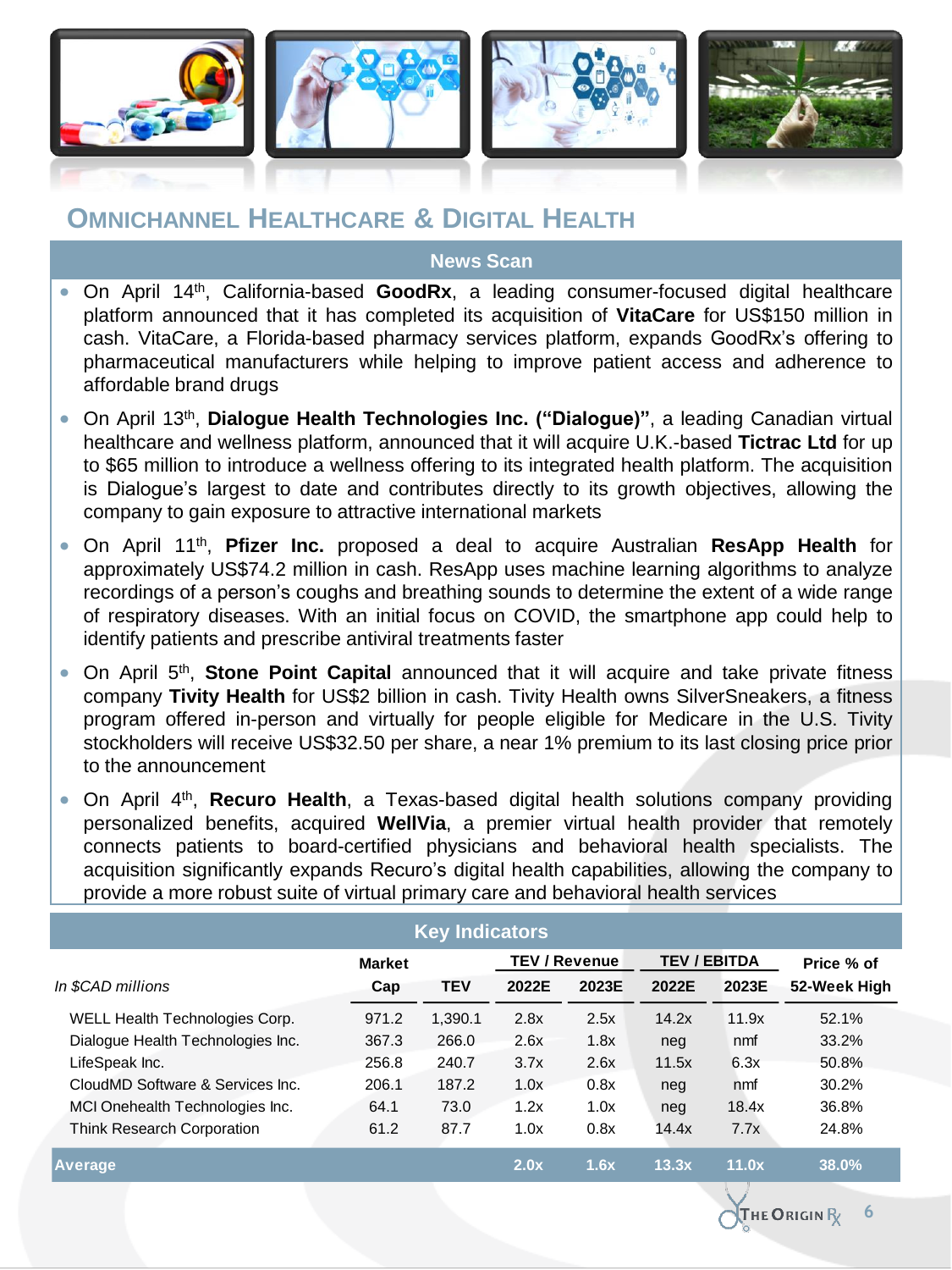

### **PHARMACEUTICALS AND MED-TECH**

#### **News Scan**

- On April 13th , California-based **Halozyme Therapeutics ("Halozyme")** announced that it will acquire specialty pharmaceutical company **Antares Pharma ("Antares")** in a US\$960 million all-cash deal to bolster its drug delivery platform. Through this deal, Halozyme will also acquire several U.S. approved medicines sold by Antares. Halozyme will pay US\$5.60 per share, a premium of 49.7% to the company's last closing price
- On April 13<sup>th</sup>, Britain's GlaxoSmithKline ("GSK") announced that it will acquire U.S. drug developer Sierra Oncology **("Sierra")** in a deal valued at US\$1.9 billion, to bolster its cancer drug pipeline. The acquisition will complement Blenrep, GSK's treatment for another form of blood cancer. Shareholders in Sierra will receive US\$55 per share of common stock in cash, a 39% premium to the company's last closing price prior to the announcement
- On April 7<sup>th</sup>, Pfizer Inc announced that it would buy privately-held, UK-based ReViral Ltd in a deal worth up to US\$525 million including milestone payments, to gain access to experimental drugs against the respiratory syncytial virus (RSV). The deal marks the U.S. drugmaker's second acquisition in less than 6 months to boost its drug portfolio. The transaction could signal a return to M&A for biopharma companies
- On April 6 th , **Valo Health ("Valo")** announced that it is acquiring New York-based **TARA Biosystems ("TARA")**, makers of a 3D heart tissue modelling platform to help boost its drug discovery and development work in cardiovascular disease, for an undisclosed amount. Valo plans to incorporate TARA's heart tissue chips into an end-to-end drug development offering aimed at fighting cardiovascular disease, driven by its Opal data platform
- **•** On April 5<sup>th</sup>, Bioventus announced that it will acquire CartiHeal, an Israeli medical device company, in a deal worth up to US\$450 million. Bioventus has opted to exercise an option baked into its original 2020 partnership with CartiHeal that allowed it to acquire the latter once its Agili-C cartilage repair implant received FDA approval. The deal will bring CartiHeal's complementary product into Bioventus' growing portfolio of medical devices

| <b>Key Indicators</b>        |               |            |       |                                             |       |       |              |  |
|------------------------------|---------------|------------|-------|---------------------------------------------|-------|-------|--------------|--|
|                              | <b>Market</b> |            |       | <b>TEV / EBITDA</b><br><b>TEV / Revenue</b> |       |       | Price % of   |  |
| In \$CAD millions            | Cap           | <b>TEV</b> | 2022E | 2023E                                       | 2022E | 2023E | 52-Week High |  |
| Bausch Health Companies Inc. | 10.204.6      | 32.612.6   | 3.1x  | 3.0x                                        | 7.4x  | 7.2x  | 67.0%        |  |
| Knight Therapeutics Inc.     | 627.0         | 515.4      | 2.0x  | 1.8x                                        | 11.9x | 8.9x  | 93.7%        |  |
| HLS Therapeutics Inc.        | 493.8         | 570.2      | 4.3x  | 2.5x                                        | 10.0x | 5.1x  | 74.1%        |  |
| Theratechnologies Inc.       | 320.6         | 343.4      | 3.3x  | 2.6x                                        | neg   | neg   | 60.1%        |  |
| <b>Average</b>               |               |            | 3.2x  | 2.4x                                        | 9.8x  | 7.1x  | 73.7%        |  |

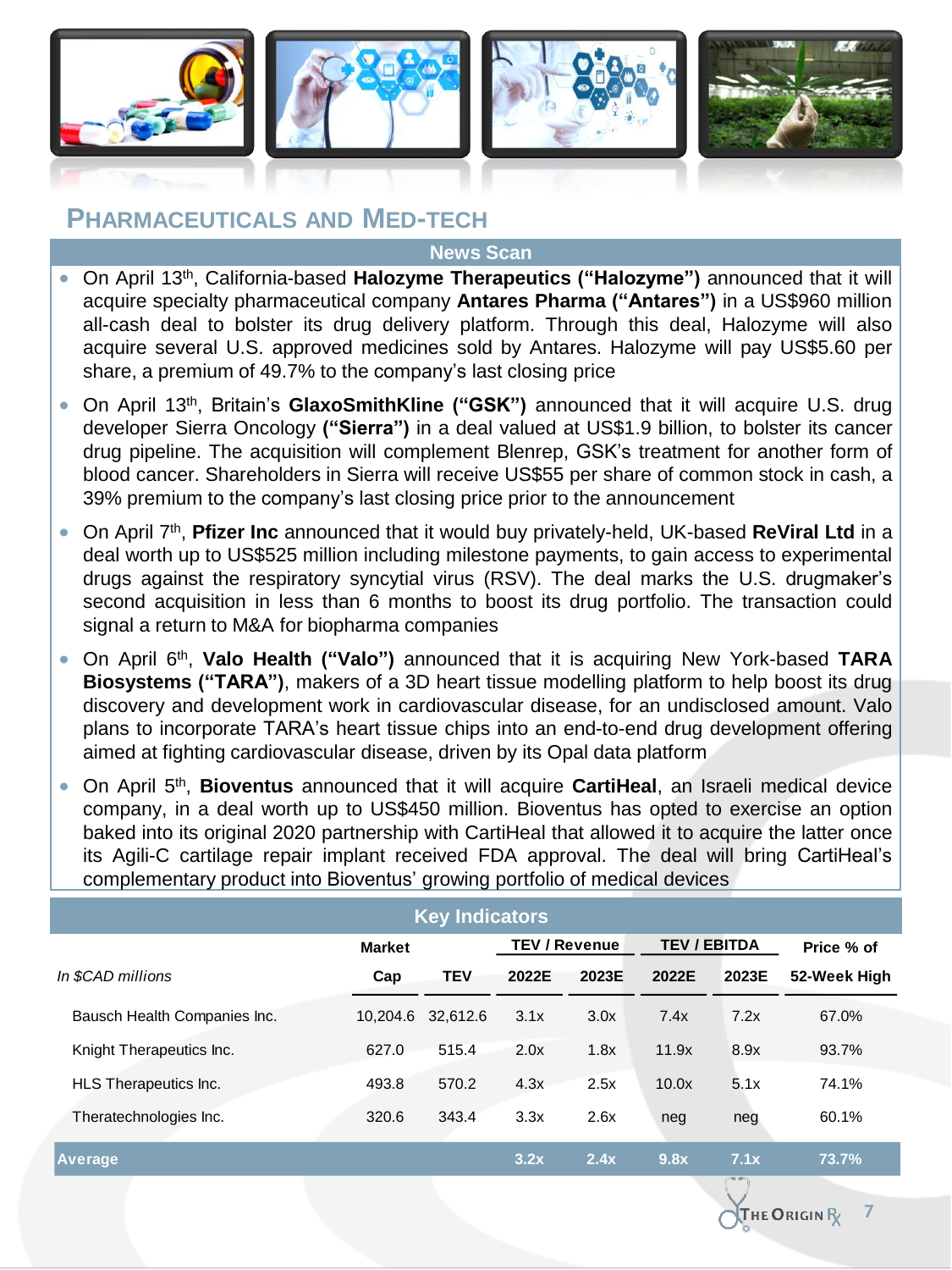

### **MARKET PERFORMANCE**

**Indexed Segment Performance<sup>1</sup>**



### **Charting the Course**

- The TSX index increased 15.5% over the last 12-months, down from last month's 52 week increase of 17% due to weakness in healthcare and technology stocks and rising interest rates as central banks move to moderate hotter-than-expected inflation data
- Our Healthcare Services Index is recording a 12-month decrease of 12.1%, down from last month's decrease of 5.6% as an increase in covid cases drives headwinds in the sector
- Our Omnichannel Healthcare & Digital Health Index is continuing to lag, recording a decline of 56.2% over the past 12-months, consistent with last months 51.2% drop and ongoing price pressure on technology names
- Our Pharmaceuticals Index decreased 15.6% over the last 12-months, up from last month's 20.5% decrease, as concerns over increased regulatory scrutiny of drug pricing and anti-competitive practices continue to put pressure on the industry

1. Index segments are market prices for the companies in each category as noted in the earlier pages of the report



**8**